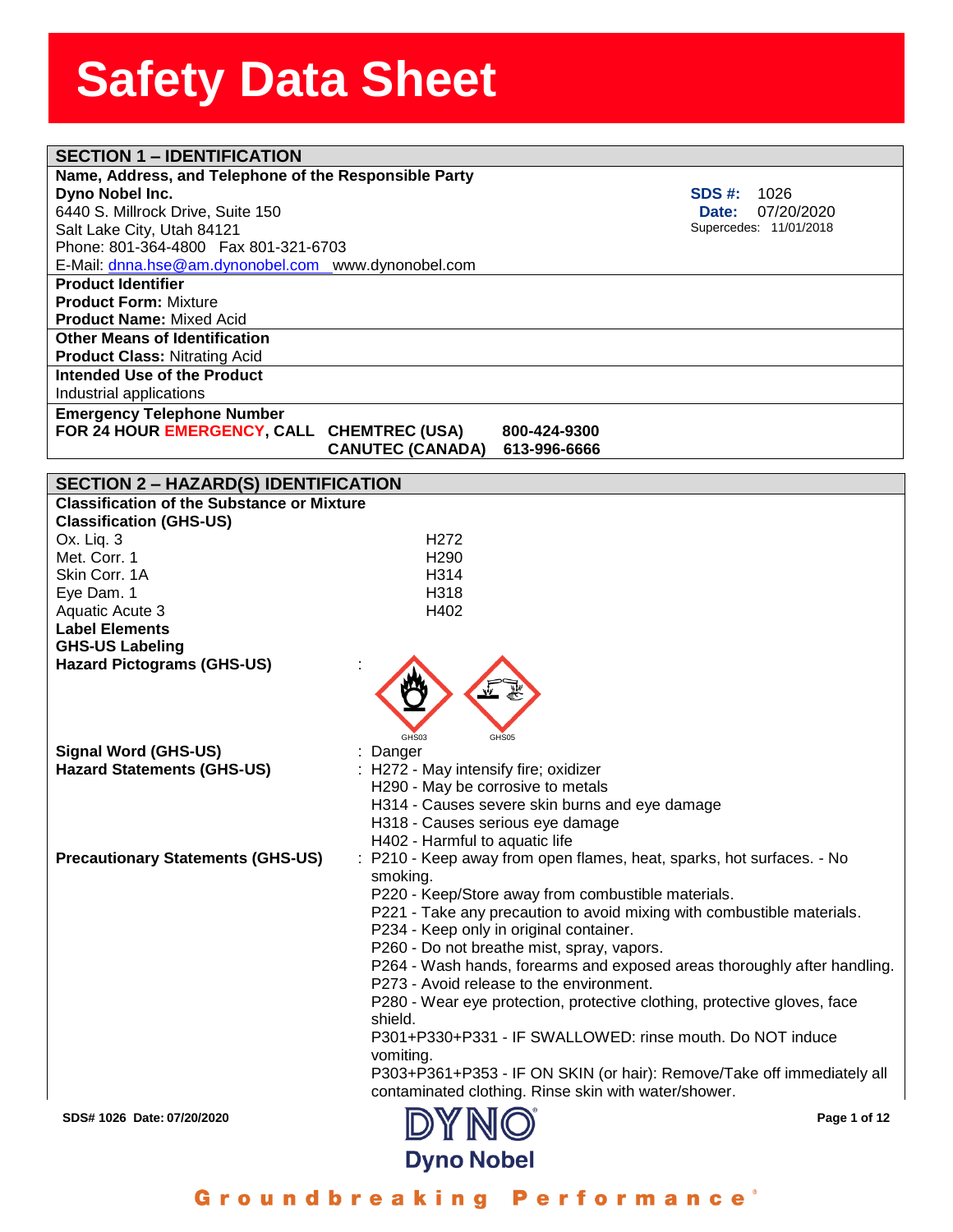**ssssSSherrSheetSSh** P304+P340 - IF INHALED: Remove person to fresh air and keep at rest in a position comfortable for breathing.

P305+P351+P338 - IF IN EYES: Rinse cautiously with water for several minutes. Remove contact lenses, if present and easy to do. Continue rinsing. P310 - Immediately call a POISON CENTER or doctor/physician.

P321 - Specific treatment (see Section 4).

P363 - Wash contaminated clothing before reuse.

P370+P378 - In case of fire: Use appropriate media to extinguish.

- P390 Absorb spillage to prevent material damage.
- P405 Store locked up.

P406 - Store in corrosive resistant container with a resistant inner liner. P501 - Dispose of contents/container according to local, regional, national, territorial, provincial, and international regulations.

### **Other Hazards**

**Hazards Not Otherwise Classified (HNOC):** When diluting, always add acid to water and not water to acid. Exposure may aggravate those with pre-existing eye, skin, or respiratory conditions.

## **SECTION 3 - COMPOSITION/INFORMATION ON INGREDIENTS**

**Mixture**

| IIIAWI Y      |                           |             |                                           |
|---------------|---------------------------|-------------|-------------------------------------------|
| <b>Name</b>   | <b>Product identifier</b> | $%$ (w/w)   | <b>Ingredient Classification (GHS-US)</b> |
| Sulfuric acid | (CAS No) 7664-93-9        | $15 - 40$   | Met. Corr. 1, H290                        |
|               |                           | $40 - 70$   | Skin Corr. 1A, H314                       |
|               |                           | $60 - 100$  | Eye Dam. 1, H318                          |
|               |                           |             | Aquatic Acute 3, H402                     |
| Nitric acid   | (CAS No) 7697-37-2        | $15 - 40$ , | Ox. Lig. 3, H272                          |
|               |                           | $40 - 70$   | Met. Corr. 1, H290                        |
|               |                           | $60 - 100$  | Skin Corr. 1A, H314                       |
|               |                           |             | Eye Dam. 1, H318                          |
|               |                           |             |                                           |

Multiple WHMIS ranges have been utilized due to varying composition. Full text of H-phrases: see section 16

## **SECTION 4 - FIRST AID MEASURES**

### **Description of First Aid Measures**

**General:** Never give anything by mouth to an unconscious person. If you feel unwell, seek medical advice (show the label where possible).

**Inhalation:** Remove to fresh air and keep at rest in a position comfortable for breathing. Immediately call a POISON CENTER or doctor/physician.

**Skin Contact:** Remove contaminated clothing. Drench affected area with water for at least 60 minutes. Immediately call a POISON CENTER or doctor/physician. Wash contaminated clothing before reuse.

**Eye Contact:** Rinse cautiously with water for at least 60 minutes. Remove contact lenses, if present and easy to do. Continue rinsing. Immediately call a POISON CENTER or doctor/physician.

**Ingestion:** Rinse mouth. Do NOT induce vomiting. Immediately call a POISON CENTER or doctor/physician.

### **Most Important Symptoms and Effects Both Acute and Delayed**

**General:** Causes severe skin burns and eye damage. Effects of exposure (inhalation, ingestion or skin contact) to substance may be delayed.

**Inhalation:** Inhalation may cause immediate severe irritation progressing quickly to chemical burns.

**Skin Contact:** Causes serious burns.

**Eye Contact:** Causes serious eye damage.

**Ingestion:** Ingestion is likely to be harmful or have adverse effects.

**Chronic Symptoms:** None expected under normal conditions of use.

**SDS# 1026 Date: 07/20/2020 Page 2 of 12**



Groundbreaking Performance'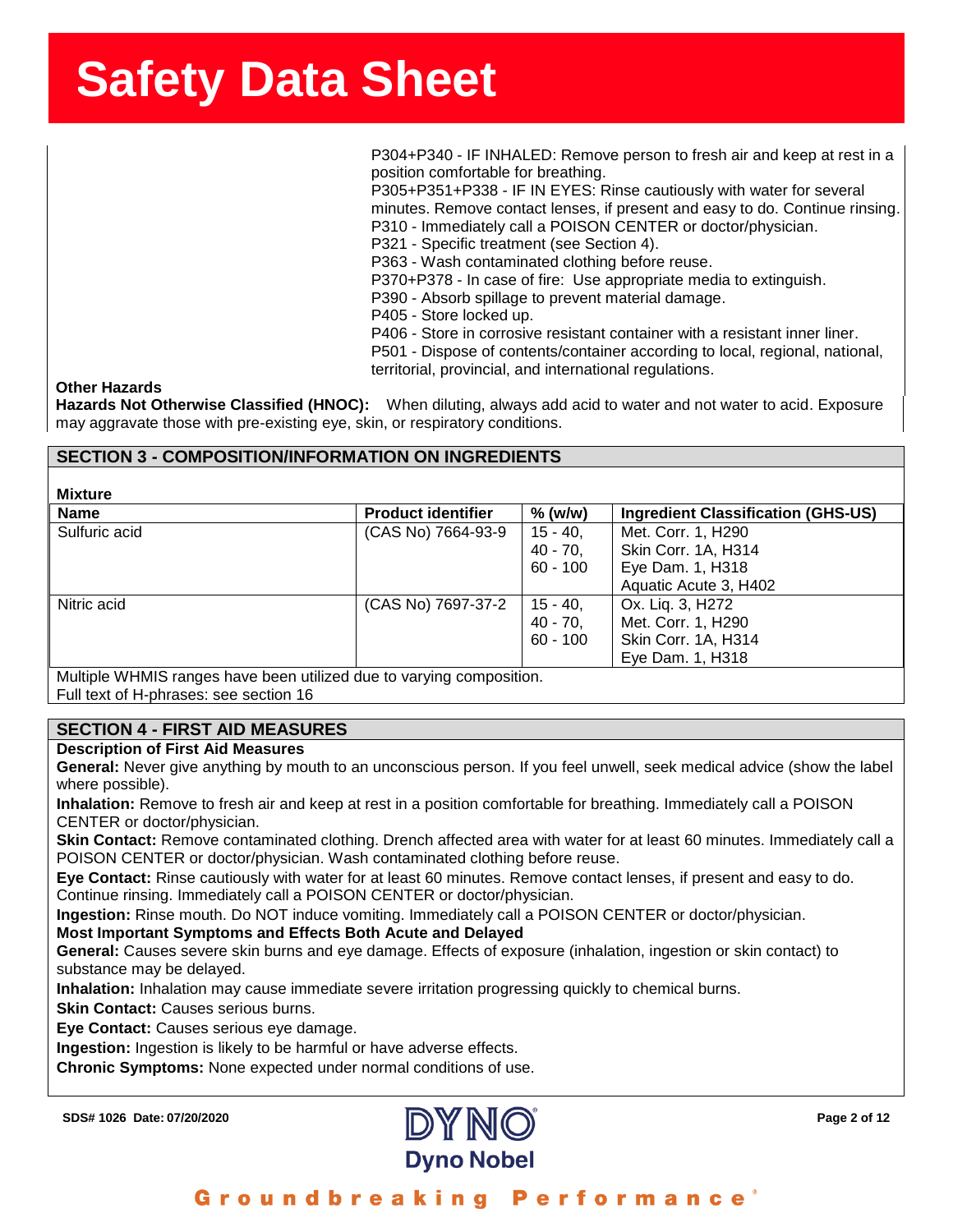## **Indication of Any Immediate Medical Attention and Special Treatment Needed<br>Indication of Any Immediate Medical Attention and Special Treatment Needed**

If you feel unwell, seek medical advice (show the label where possible).

## If you feel unwell, seek medical advice (show the<br>**SECTION 5 - FIRE-FIGHTING MEASURES**

**Extinguishing Media**

**Suitable Extinguishing Media:** Use extinguishing media appropriate for surrounding fire.

**Unsuitable Extinguishing Media:** Do not use a heavy water stream. A heavy water stream may spread burning liquid. **Special Hazards Arising From the Substance or Mixture**

**Fire Hazard:** Not flammable but will support combustion. May intensify fire; oxidizer.

**Explosion Hazard:** Risk of explosion in contact with reducing agents.

**Reactivity:** Contact with metals may evolve flammable hydrogen gas. Violent exothermic reaction with water (moisture): release of corrosive gases/vapors.

**Reference to Other Sections:** Refer to section 9 for flammability properties.

## **SECTION 6 - ACCIDENTAL RELEASE MEASURES**

**Personal Precautions, Protective Equipment and Emergency Procedures**

**General Measures:** Avoid all contact with skin, eyes, or clothing. Avoid breathing vapor, mist, or spray. Gas/vapor is heavier than air. May accumulate in confined spaces, particularly at or below ground level.

### **For Non-Emergency Personnel**

**Protective Equipment:** Use appropriate personal protection equipment (PPE).

**Emergency Procedures:** Evacuate unnecessary personnel.

### **For Emergency Personnel**

**Protective Equipment:** Equip cleanup crew with proper protection.

**Emergency Procedures:** Stop leak if safe to do so. Eliminate ignition sources. Ventilate area.

### **Environmental Precautions**

Prevent entry to sewers and public waters.

### **Methods and Material for Containment and Cleaning Up**

**For Containment:** Absorb and/or contain spill with inert material, then place in suitable container. Do not take up in combustible material such as saw dust or cellulosic material.

**Methods for Cleaning Up:** Clear up spills immediately and dispose of waste safely. Cautiously neutralize spilled liquid. **Reference to Other Sections**

See heading 8, Exposure Controls and Personal Protection

## **SECTION 7 - HANDLING AND STORAGE**

## **Precautions for Safe Handling**

**Additional Hazards When Processed:** May be corrosive to metals.

**Hygiene Measures:** Handle in accordance with good industrial hygiene and safety procedures. Wash hands and forearms thoroughly after handling. Do not eat, drink or smoke when using this product.

### **Conditions for Safe Storage, Including Any Incompatibilities**

**Technical Measures:** Comply with applicable regulations.

**Storage Conditions:** Store in a dry, cool and well-ventilated place. Keep/Store away from direct sunlight, extremely high or low temperatures and incompatible materials. Keep container closed when not in use. Keep in fireproof place. **Incompatible Materials:** Strong acids. Strong bases. Strong oxidizers.

**Special Rules on Packaging:** Store in original container or corrosive resistant and/or lined container.

**Specific End Use(s)**

Industrial applications

| <b>SECTION 8 - EXPOSURE CONTROLS/PERSONAL PROTECTION</b> |                              |                    |              |
|----------------------------------------------------------|------------------------------|--------------------|--------------|
| <b>Control Parameters</b>                                |                              |                    |              |
| Nitric acid (7697-37-2)                                  |                              |                    |              |
| Mexico                                                   | OEL TWA (mg/m <sup>3</sup> ) | $5 \text{ ma/m}^3$ |              |
| SDS# 1026 Date: 07/20/2020                               |                              |                    | Page 3 of 12 |



**Dyno Nobel**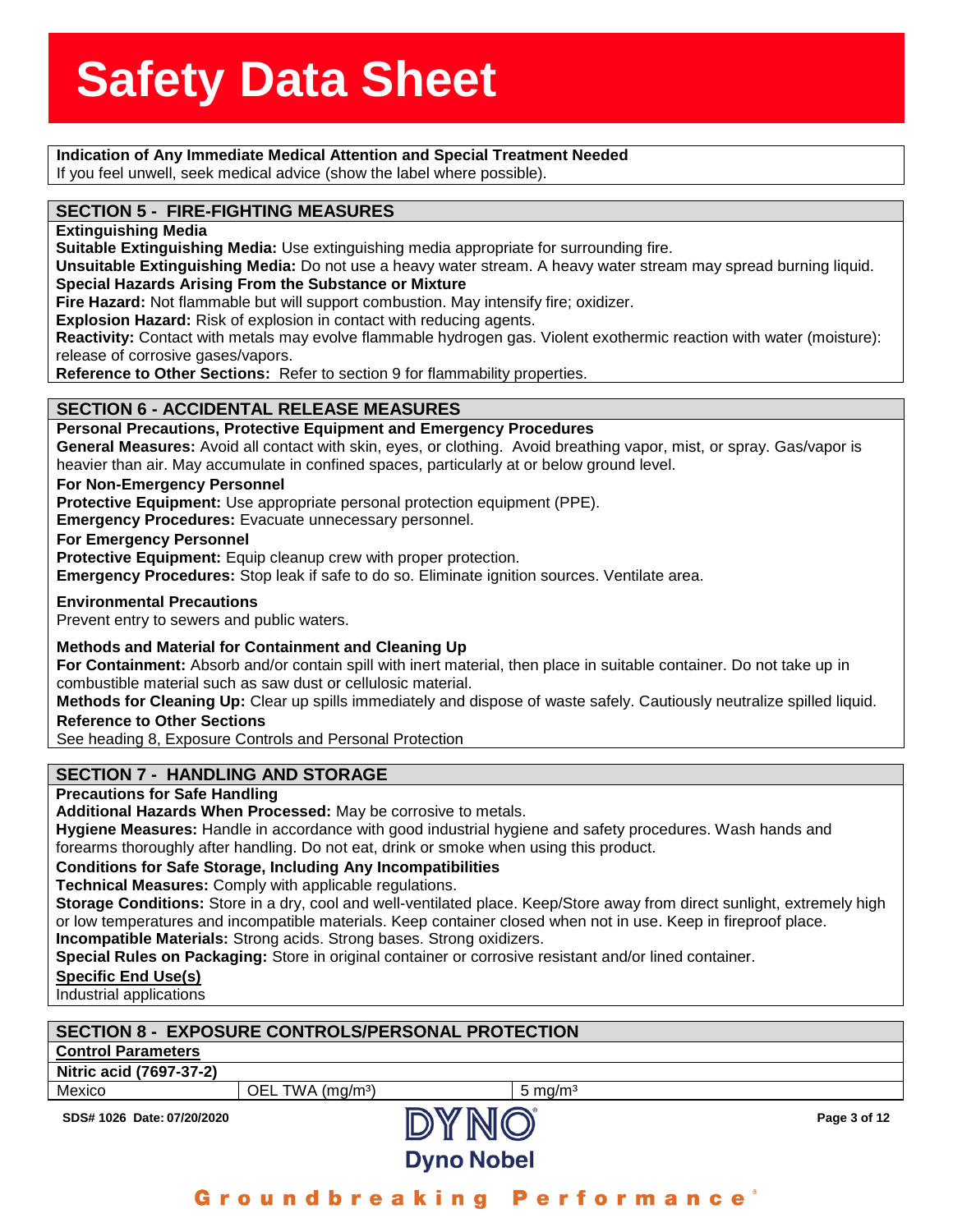| Mexico                       | OEL TWA (ppm)                         | 2 ppm                   |
|------------------------------|---------------------------------------|-------------------------|
| Mexico                       | OEL STEL (mg/m <sup>3</sup> )         | $10 \text{ mg/m}^3$     |
| Mexico                       | OEL STEL (ppm)                        | 4 ppm                   |
| <b>USA ACGIH</b>             | ACGIH TWA (ppm)                       | 2 ppm                   |
| <b>USA ACGIH</b>             | <b>ACGIH STEL (ppm)</b>               | 4 ppm                   |
| <b>USA OSHA</b>              | OSHA PEL (TWA) (mg/m <sup>3</sup> )   | $5 \text{ mg/m}^3$      |
| <b>USA OSHA</b>              | OSHA PEL (TWA) (ppm)                  | 2 ppm                   |
| <b>USA NIOSH</b>             | NIOSH REL (TWA) (mg/m <sup>3</sup> )  | $5 \text{ mg/m}^3$      |
| <b>USA NIOSH</b>             | NIOSH REL (TWA) (ppm)                 | 2 ppm                   |
| <b>USA NIOSH</b>             | NIOSH REL (STEL) (mg/m <sup>3</sup> ) | 10 mg/m $3$             |
| <b>USA NIOSH</b>             | NIOSH REL (STEL) (ppm)                | 4 ppm                   |
| <b>USA IDLH</b>              | US IDLH (ppm)                         | 25 ppm                  |
| Alberta                      | OEL STEL (mg/m <sup>3</sup> )         | 10 mg/m $3$             |
| Alberta                      | OEL STEL (ppm)                        | 4 ppm                   |
| Alberta                      | OEL TWA (mg/m <sup>3</sup> )          | $5.2 \text{ mg/m}^3$    |
| Alberta                      | OEL TWA (ppm)                         | 2 ppm                   |
| <b>British Columbia</b>      | OEL STEL (ppm)                        | 4 ppm                   |
| <b>British Columbia</b>      | OEL TWA (ppm)                         | 2 ppm                   |
| Manitoba                     | OEL STEL (ppm)                        | 4 ppm                   |
| Manitoba                     | OEL TWA (ppm)                         | 2 ppm                   |
| <b>New Brunswick</b>         | OEL STEL (mg/m <sup>3</sup> )         | 10 mg/m $3$             |
| <b>New Brunswick</b>         | OEL STEL (ppm)                        | 4 ppm                   |
| <b>New Brunswick</b>         | OEL TWA (mg/m <sup>3</sup> )          | 5.2 mg/m <sup>3</sup>   |
| <b>New Brunswick</b>         | OEL TWA (ppm)                         | 2 ppm                   |
| Newfoundland &               | OEL STEL (ppm)                        | 4 ppm                   |
| Labrador                     |                                       |                         |
| Newfoundland &               | OEL TWA (ppm)                         | 2 ppm                   |
| Labrador                     |                                       |                         |
| Nova Scotia                  | OEL STEL (ppm)                        | 4 ppm                   |
| Nova Scotia                  | OEL TWA (ppm)                         | 2 ppm                   |
| Nunavut                      | OEL STEL (mg/m <sup>3</sup> )         | $10 \text{ mg/m}^3$     |
| Nunavut                      | OEL STEL (ppm)                        | 4 ppm                   |
| Nunavut                      | OEL TWA (mg/m <sup>3</sup> )          | $5.2$ mg/m <sup>3</sup> |
| Nunavut                      | OEL TWA (ppm)                         | 2 ppm                   |
| <b>Northwest Territories</b> | OEL STEL (mg/m <sup>3</sup> )         | $10 \text{ mg/m}^3$     |
| Northwest Territories        | OEL STEL (ppm)                        | 4 ppm                   |
| <b>Northwest Territories</b> | OEL TWA (mg/m <sup>3</sup> )          | 5.2 mg/m <sup>3</sup>   |
| <b>Northwest Territories</b> | OEL TWA (ppm)                         | 2 ppm                   |
| Ontario                      | OEL STEL (ppm)                        | 4 ppm                   |
| Ontario                      | OEL TWA (ppm)                         | 2 ppm                   |
| <b>Prince Edward Island</b>  | OEL STEL (ppm)                        | 4 ppm                   |
| <b>Prince Edward Island</b>  | OEL TWA (ppm)                         | 2 ppm                   |
| Québec                       | VECD (mg/m <sup>3</sup> )             | $10 \text{ mg/m}^3$     |
| Québec                       | $\overline{\mathsf{VECD}}$ (ppm)      | 4 ppm                   |
| Québec                       | $VEMP$ (mg/m <sup>3</sup> )           | 5.2 mg/m $3$            |
| Québec                       | $\overline{V}$ EMP (ppm)              | 2 ppm                   |
|                              |                                       |                         |
| Saskatchewan                 | OEL STEL (ppm)                        | 4 ppm                   |
| Saskatchewan                 | OEL TWA (ppm)                         | 2 ppm                   |
| Yukon                        | OEL STEL (mg/m <sup>3</sup> )         | $10 \text{ mg/m}^3$     |
| Yukon                        | OEL STEL (ppm)                        | 4 ppm                   |



**4 of 12**

Groundbreaking Performance<sup>®</sup>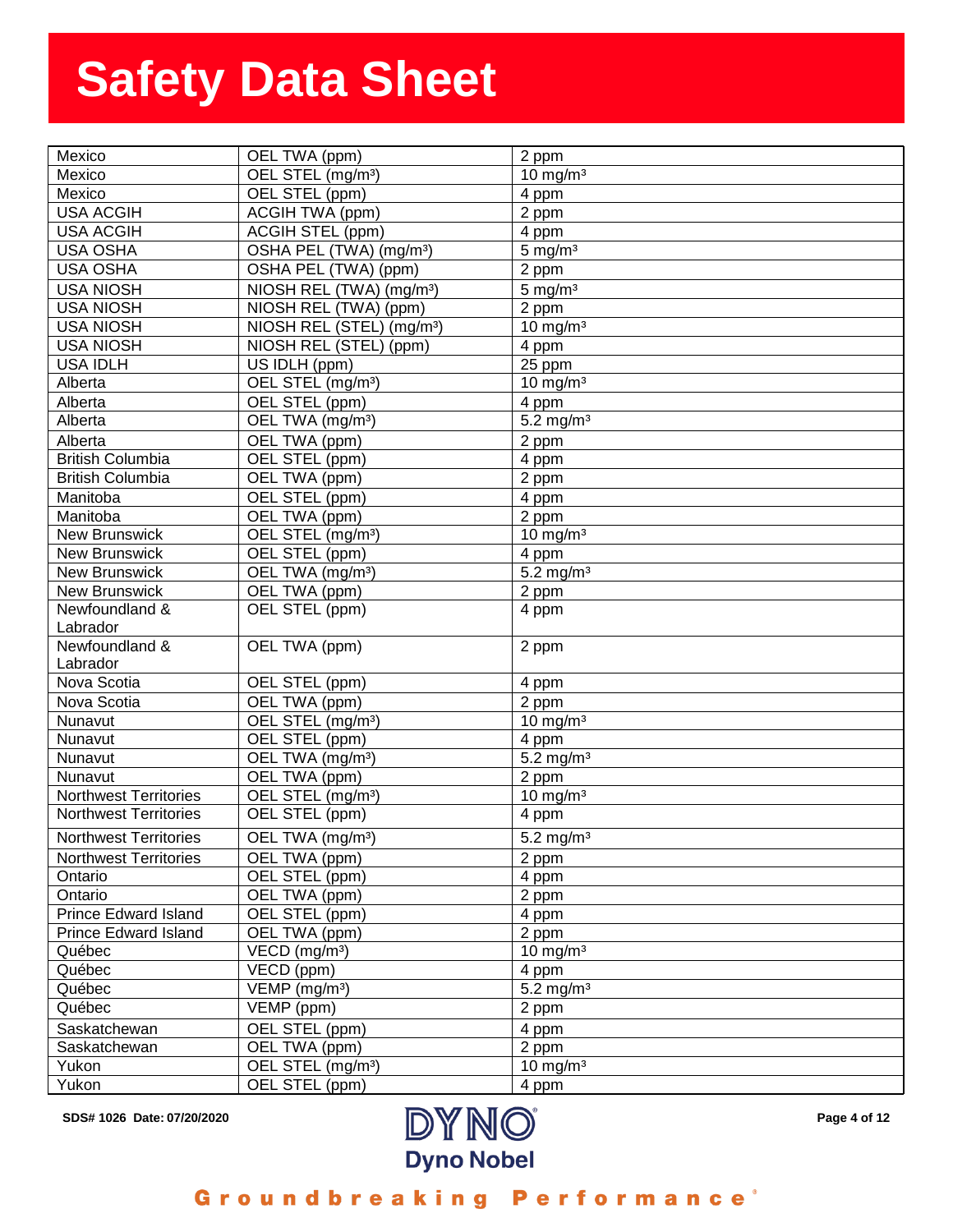| Yukon                            | OEL TWA (mg/m <sup>3</sup> )         | $5 \text{ mg/m}^3$                                             |
|----------------------------------|--------------------------------------|----------------------------------------------------------------|
| Yukon                            | OEL TWA (ppm)                        | 2 ppm                                                          |
| <b>Sulfuric acid (7664-93-9)</b> |                                      |                                                                |
| Mexico                           | OEL TWA (mg/m <sup>3</sup> )         | 1 mg/m $3$                                                     |
| <b>USA ACGIH</b>                 | ACGIH TWA (mg/m <sup>3</sup> )       | $0.2 \text{ mg/m}^3$                                           |
| <b>USA OSHA</b>                  | OSHA PEL (TWA) (mg/m <sup>3</sup> )  | 1 mg/m $3$                                                     |
| <b>USA NIOSH</b>                 | NIOSH REL (TWA) (mg/m <sup>3</sup> ) | 1 mg/ $m3$                                                     |
| <b>USA IDLH</b>                  | US IDLH (mg/m <sup>3</sup> )         | $15$ mg/m <sup>3</sup>                                         |
| Alberta                          | OEL STEL (mg/m <sup>3</sup> )        | $3$ mg/m <sup>3</sup>                                          |
| Alberta                          | OEL TWA (mg/m <sup>3</sup> )         | 1 mg/ $m3$                                                     |
| <b>British Columbia</b>          | OEL TWA (mg/m <sup>3</sup> )         | 0.2 mg/m <sup>3</sup> (Thoracic, contained in strong inorganic |
|                                  |                                      | acid mists)                                                    |
| Manitoba                         | OEL TWA (mg/m <sup>3</sup> )         | $0.2$ mg/m <sup>3</sup>                                        |
| <b>New Brunswick</b>             | OEL STEL (mg/m <sup>3</sup> )        | $3$ mg/m <sup>3</sup>                                          |
| <b>New Brunswick</b>             | OEL TWA (mg/m <sup>3</sup> )         | 1 mg/ $m3$                                                     |
| Newfoundland &                   | OEL TWA (mg/m <sup>3</sup> )         | $0.2$ mg/m <sup>3</sup>                                        |
| Labrador                         |                                      |                                                                |
| Nova Scotia                      | OEL TWA (mg/m <sup>3</sup> )         | $0.2 \,\mathrm{mg/m^3}$                                        |
| Nunavut                          | OEL STEL (mg/m <sup>3</sup> )        | $3$ mg/m <sup>3</sup>                                          |
| Nunavut                          | OEL TWA (mg/m <sup>3</sup> )         | 1 mg/m $3$                                                     |
| <b>Northwest Territories</b>     | OEL STEL (mg/m <sup>3</sup> )        | $3$ mg/m <sup>3</sup>                                          |
| <b>Northwest Territories</b>     | OEL TWA (mg/m <sup>3</sup> )         | 1 mg/m $3$                                                     |
| Ontario                          | OEL TWA (mg/m <sup>3</sup> )         | $0.2 \text{ mg/m}^3$                                           |
| <b>Prince Edward Island</b>      | OEL TWA (mg/m <sup>3</sup> )         | $0.2$ mg/m <sup>3</sup>                                        |
| Québec                           | VECD (mg/m <sup>3</sup> )            | $3$ mg/m $3$                                                   |
| Québec                           | VEMP (mg/m <sup>3</sup> )            | 1 mg/ $m3$                                                     |
| Saskatchewan                     | OEL STEL (mg/m <sup>3</sup> )        | $0.6$ mg/m <sup>3</sup>                                        |
| Saskatchewan                     | OEL TWA (mg/m <sup>3</sup> )         | $0.2$ mg/m <sup>3</sup>                                        |
| Yukon                            | OEL STEL (mg/m <sup>3</sup> )        | 1 mg/m $3$                                                     |
| Yukon                            | OEL TWA (mg/m <sup>3</sup> )         | 1 mg/m $3$                                                     |

### **Exposure Controls**

**Appropriate Engineering Controls:** Emergency eye wash fountains and safety showers should be available in the immediate vicinity of any potential exposure. Ensure adequate ventilation, especially in confined areas. Ensure all national/local regulations are observed.

**Personal Protective Equipment:** Protective goggles. Face shield. Gloves. Protective clothing. Insufficient ventilation: wear respiratory protection.



**Materials for Protective Clothing:** Corrosion-proof clothing.

**Hand Protection:** Wear chemically resistant protective gloves.

**Eye Protection:** Chemical goggles or face shield.

**Skin and Body Protection:** Rubber apron, boots.

**Respiratory Protection:** Use a NIOSH-approved respirator or self-contained breathing apparatus whenever exposure may exceed established Occupational Exposure Limits.

**Environmental Exposure Controls:** Do not allow the product to be released into the environment. **Consumer Exposure Controls:** Do not eat, drink or smoke during use

## **SECTION 9 - PHYSICAL AND CHEMICAL PROPERTIES**

**SDS# 1026 Date: 07/20/2020 Page 5 of 12**



#### Groundbreaking Performance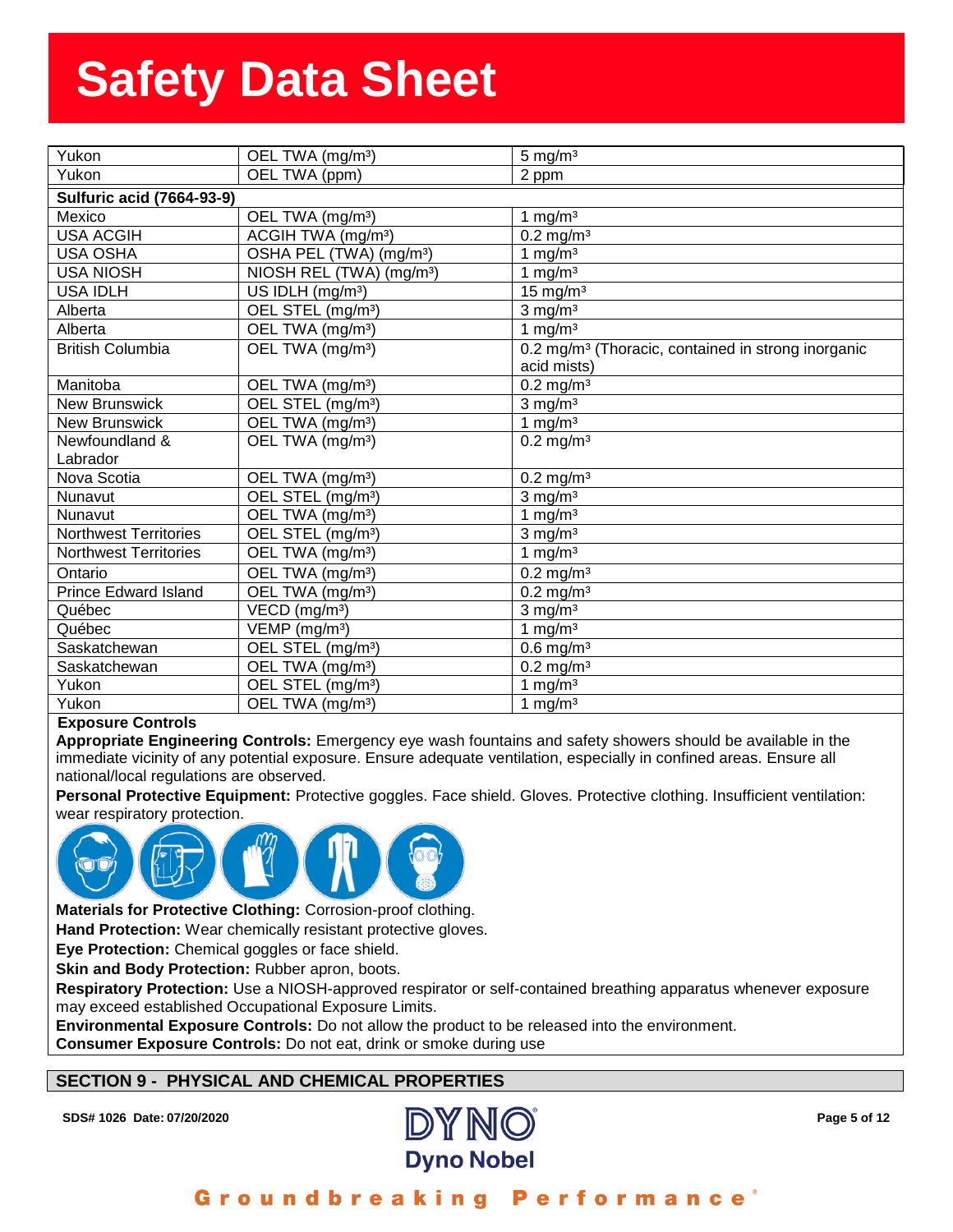| <b>Information on Basic Physical and Chemical Properties</b> |           |                                                                      |  |
|--------------------------------------------------------------|-----------|----------------------------------------------------------------------|--|
| <b>Physical State</b>                                        |           | Liquid                                                               |  |
| Appearance                                                   |           | Colorless to light yellow, cloudy liquid                             |  |
| Odor                                                         |           | Acrid odor                                                           |  |
| <b>Odor Threshold</b>                                        |           | Not available                                                        |  |
| pH                                                           |           | Not available                                                        |  |
| <b>Relative Evaporation Rate (butylacetate=1)</b>            |           | < 1                                                                  |  |
| <b>Melting Point</b>                                         |           | Not available                                                        |  |
| <b>Freezing Point</b>                                        |           | Not available                                                        |  |
| <b>Boiling Point</b>                                         |           | 82 - 132 °C (180 - 270 °F)                                           |  |
| <b>Flash Point</b>                                           |           | Not available                                                        |  |
| <b>Auto-ignition Temperature</b>                             |           | Not available                                                        |  |
| <b>Decomposition Temperature</b>                             |           | Not available                                                        |  |
| Flammability (solid, gas)                                    |           | Not available                                                        |  |
| <b>Lower Flammable Limit</b>                                 |           | Not available                                                        |  |
| <b>Upper Flammable Limit</b>                                 |           | Not available                                                        |  |
| <b>Vapor Pressure</b>                                        |           | Not available                                                        |  |
| Relative Vapor Density at 20 °C                              |           | $2.5 - 3$ (Air=1)                                                    |  |
| <b>Relative Density</b>                                      |           | Not available                                                        |  |
| <b>Density</b>                                               |           | $1.55 - 1.85$ g/cc                                                   |  |
| <b>Specific Gravity</b>                                      |           | Not available                                                        |  |
| <b>Solubility</b>                                            |           | Complete in water                                                    |  |
| Partition coefficient: n-octanol/water                       |           | Not available                                                        |  |
| <b>Viscosity</b>                                             | $\bullet$ | Not available                                                        |  |
| <b>Explosion Data - Sensitivity to Mechanical</b>            |           | Not expected to present an explosion hazard due to mechanical        |  |
| Impact                                                       |           | impact.                                                              |  |
| <b>Explosion Data - Sensitivity to Static</b>                |           | Not expected to present an explosion hazard due to static discharge. |  |
| <b>Discharge</b>                                             |           |                                                                      |  |

## **SECTION 10 - STABILITY AND REACTIVITY**

**Reactivity:** Contact with metals may evolve flammable hydrogen gas. Violent exothermic reaction with water (moisture): release of corrosive gases/vapors.

**Chemical Stability:** Stable under recommended handling and storage conditions (see section 7).

**Possibility of Hazardous Reactions:** Hazardous polymerization will not occur.

**Conditions to Avoid:** Direct sunlight. Extremely high or low temperatures. Heat. Sparks. Overheating. Open flame. **Incompatible Materials:** Strong acids. Strong bases. Strong oxidizers. Metals. Organic materials. Chlorides. **Hazardous Decomposition Products:** Nitrogen oxides. Sulfur oxides. Thermal decomposition generates corrosive vapors.

## **SECTION 11 - TOXICOLOGICAL INFORMATION**

**Information on Toxicological Effects - Product Acute Toxicity:** Not classified **LD50 and LC50 Data:** Not available**Skin Corrosion/Irritation:** Causes severe skin burns and eye damage. **Serious Eye Damage/Irritation:** Causes serious eye damage. **Respiratory or Skin Sensitization:** Not classified **Germ Cell Mutagenicity:** Not classified **Teratogenicity:** Not classified**Carcinogenicity:** Not classified



#### Groundbreaking **Performance**<sup>®</sup>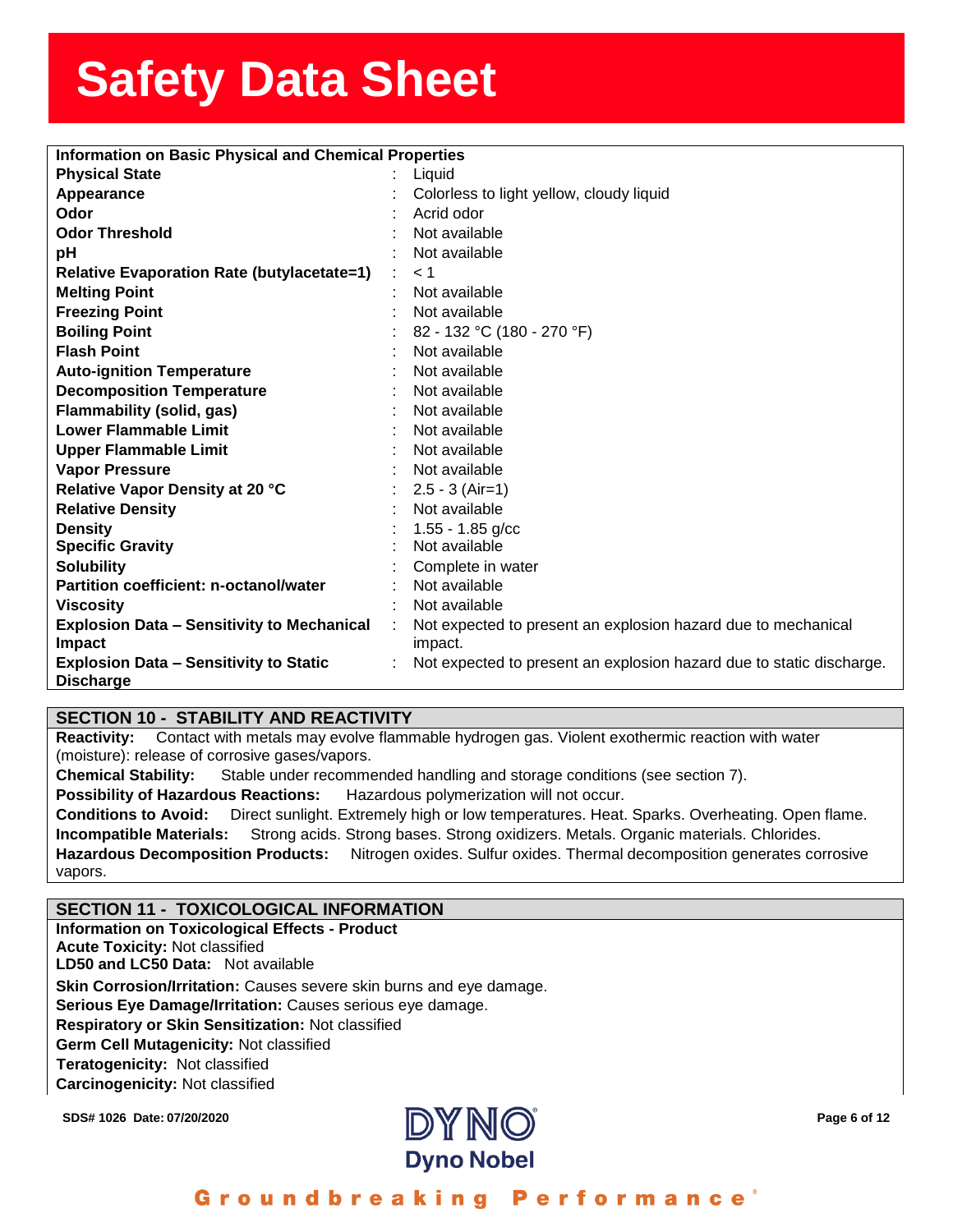**Specific Target Organ Toxicity (Repeated Exposure):** Not classified<br>**Specific Target Organ Toxicity (Repeated Exposure):** Not classified productive Toxicity: Not cl<br>ecific Target Organ Toxici<br>piration Hazard: Not classi **Reproductive Toxicity:** Not classified **Specific Target Organ Toxicity (Single Exposure):** Not classified **Aspiration Hazard:** Not classified **Symptoms/Injuries After Inhalation:** Inhalation may cause immediate severe irritation progressing quickly to chemical burns. **Symptoms/Injuries After Skin Contact:** Causes serious burns. **Symptoms/Injuries After Eye Contact:** Causes serious eye damage. **Symptoms/Injuries After Ingestion:** Ingestion is likely to be harmful or have adverse effects. **Chronic Symptoms:** None expected under normal conditions of use. **Information on Toxicological Effects - Ingredient(s) Sulfuric acid (7664-93-9) LD50 Oral Rat** 2140 mg/kg **LC50 Inhalation Rat** 510 mg/m³ (Exposure time: 2 h) **Sulfuric acid (7664-93-9)**

**IARC Group** 1

## **SECTION 12: ECOLOGICAL INFORMATION**

**Toxicity**

**Ecology - General:** This material is hazardous to the aquatic environment. Keep out of sewers and waterways. **Ecology - Water:** Harmful to aquatic life.

| <b>Sulfuric acid (7664-93-9)</b>                     |                                                                      |
|------------------------------------------------------|----------------------------------------------------------------------|
| LC50 Fish 1                                          | 500 mg/l (Exposure time: 96 h - Species: Brachydanio rerio [static]) |
| <b>LC 50 Fish 2</b>                                  | 42 mg/l (Exposure time: 96 h - Species: Gambusia affinis [static])   |
| <b>Persistence and Degradability</b>                 | Not available                                                        |
| <b>Bioaccumulative Potential</b>                     |                                                                      |
| Nitric acid (7697-37-2)                              |                                                                      |
| Log Pow                                              | $-2.3$ (at 25 °C)                                                    |
| <b>Sulfuric acid (7664-93-9)</b>                     |                                                                      |
| BCF fish 1                                           | (no bioaccumulation)                                                 |
| <b>Mobility in Soil</b> Not available                |                                                                      |
| <b>Other Adverse Effects</b>                         |                                                                      |
| Other Information: Avoid release to the environment. |                                                                      |

## **SECTION 13 - DISPOSAL CONSIDERATIONS**

**Waste Disposal Recommendations:** Dispose of waste material in accordance with all local, regional, national, provincial, territorial and international regulations.

| <b>SECTION 14 - TRANSPORT INFORMATION</b> |                                                                 |  |
|-------------------------------------------|-----------------------------------------------------------------|--|
| 14.1 In Accordance with DOT               |                                                                 |  |
| <b>Proper Shipping Name</b>               | : NITRATING ACID MIXTURES with more than 50 percent nitric acid |  |
| <b>Hazard Class</b>                       | : 8                                                             |  |
| <b>Identification Number</b>              | Ö<br>: UN1796                                                   |  |
| <b>Label Codes</b>                        | : 8, 5.1                                                        |  |
| <b>Packing Group</b>                      | ÷Ι                                                              |  |
| <b>ERG Number</b>                         | : 157                                                           |  |
| 14.2 In Accordance with IMDG              |                                                                 |  |
| <b>Proper Shipping Name</b>               | : NITRATING ACID MIXTURE                                        |  |
|                                           |                                                                 |  |

**SDS# 1026 Date: 07/20/2020 Page 7 of 12** 



Groundbreaking **Performance**<sup>®</sup>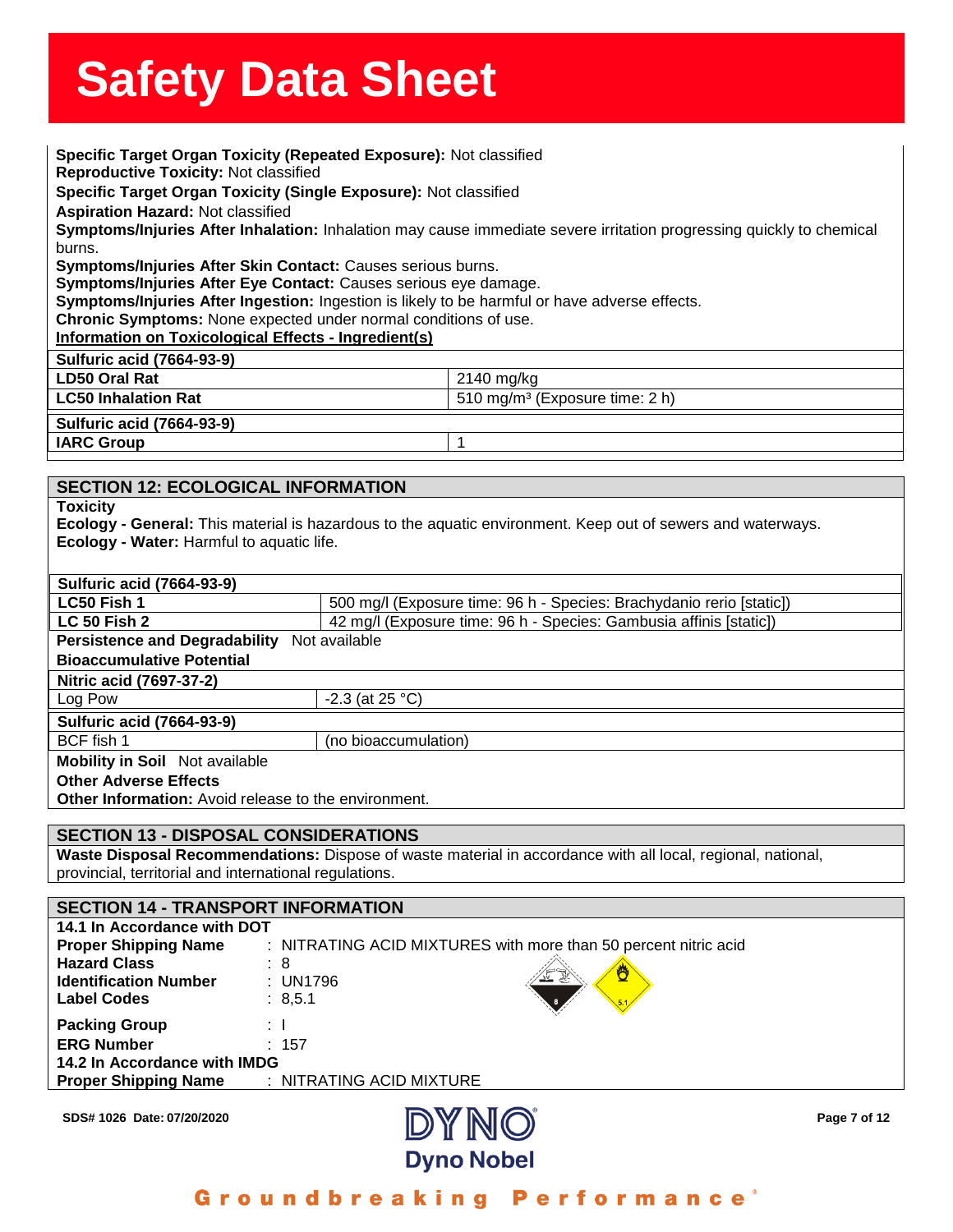| <b>Hazard Class</b><br><b>Identification Number</b><br><b>Packing Group</b><br><b>Label Codes</b><br>EmS-No. (Fire)<br>EmS-No. (Spillage)                                                 | : 8<br>: UN1796<br>$\mathbb{R}^{\mathbb{N}}$<br>: 8,5.1<br>$: F-A$<br>$\therefore$ S-Q                                      |   |
|-------------------------------------------------------------------------------------------------------------------------------------------------------------------------------------------|-----------------------------------------------------------------------------------------------------------------------------|---|
| 14.3 In Accordance with IATA<br><b>Proper Shipping Name</b><br><b>Packing Group</b><br><b>Identification Number : UN1796</b><br><b>Hazard Class</b><br><b>Label Codes</b>                 | : NITRATING ACID MIXTURE<br>: 8<br>: 8,5.1                                                                                  |   |
| <b>ERG Code (IATA)</b><br>14.4 In Accordance with TDG<br><b>Proper Shipping Name</b><br><b>Packing Group</b><br><b>Hazard Class</b><br><b>Identification Number</b><br><b>Label Codes</b> | : 8X<br>: NITRATING ACID MIXTURE with more than 50 per cent nitric acid<br>$\pm$ 1<br>$\therefore$ 8<br>: UN1796<br>: 8,5.1 | Ö |

| <b>SECTION 15 - REGULATORY INFORMATION</b>                                    |                                                             |  |
|-------------------------------------------------------------------------------|-------------------------------------------------------------|--|
| <b>US Federal Regulations</b>                                                 |                                                             |  |
| 1026 Mixed Acid                                                               |                                                             |  |
| <b>SARA Section 311/312 Hazard Classes</b>                                    | Immediate (acute) health hazard                             |  |
|                                                                               | Fire hazard                                                 |  |
| Nitric acid (7697-37-2)                                                       |                                                             |  |
| Listed on the United States TSCA (Toxic Substances Control Act) inventory     |                                                             |  |
| Listed on SARA Section 302 (Specific toxic chemical listings)                 |                                                             |  |
| Listed on SARA Section 313 (Specific toxic chemical listings)                 |                                                             |  |
| <b>SARA Section 302 Threshold Planning Quantity</b>                           | 1000                                                        |  |
| (TPQ)                                                                         |                                                             |  |
| <b>SARA Section 313 - Emission Reporting</b>                                  | 1.0%                                                        |  |
| <b>Sulfuric acid (7664-93-9)</b>                                              |                                                             |  |
| Listed on the United States TSCA (Toxic Substances Control Act) inventory     |                                                             |  |
| Listed on SARA Section 302 (Specific toxic chemical listings)                 |                                                             |  |
| Listed on SARA Section 313 (Specific toxic chemical listings)                 |                                                             |  |
| <b>SARA Section 302 Threshold Planning Quantity</b>                           | 1000                                                        |  |
| (TPQ)                                                                         |                                                             |  |
| <b>SARA Section 313 - Emission Reporting</b>                                  | 1.0 % (acid aerosols including mists, vapors, gas, fog, and |  |
|                                                                               | other airborne forms of any particle size)                  |  |
| <b>US State Regulations</b>                                                   |                                                             |  |
| <b>Sulfuric acid (7664-93-9)</b>                                              |                                                             |  |
| U.S. - California - Proposition 65 - Carcinogens List                         | WARNING: This product contains chemicals known to the       |  |
|                                                                               | State of California to cause cancer.                        |  |
| Nitric acid (7697-37-2)                                                       |                                                             |  |
| U.S. - California - SCAQMD - Toxic Air Contaminants - Non-Cancer Acute        |                                                             |  |
| U.S. - California - SCAQMD - Toxic Air Contaminants With Proposed Risk Values |                                                             |  |
| U.S. - California - Toxic Air Contaminant List (AB 1807, AB 2728)             |                                                             |  |
| U.S. - Connecticut - Hazardous Air Pollutants - HLVs (30 min)                 |                                                             |  |
| U.S. - Connecticut - Hazardous Air Pollutants - HLVs (8 hr)                   |                                                             |  |
| SDS# 1026 Date: 07/20/2020                                                    | <b>INVINIA</b><br>Page 8 of 12                              |  |

Groundbreaking **Performance**®

**Dyno Nobel**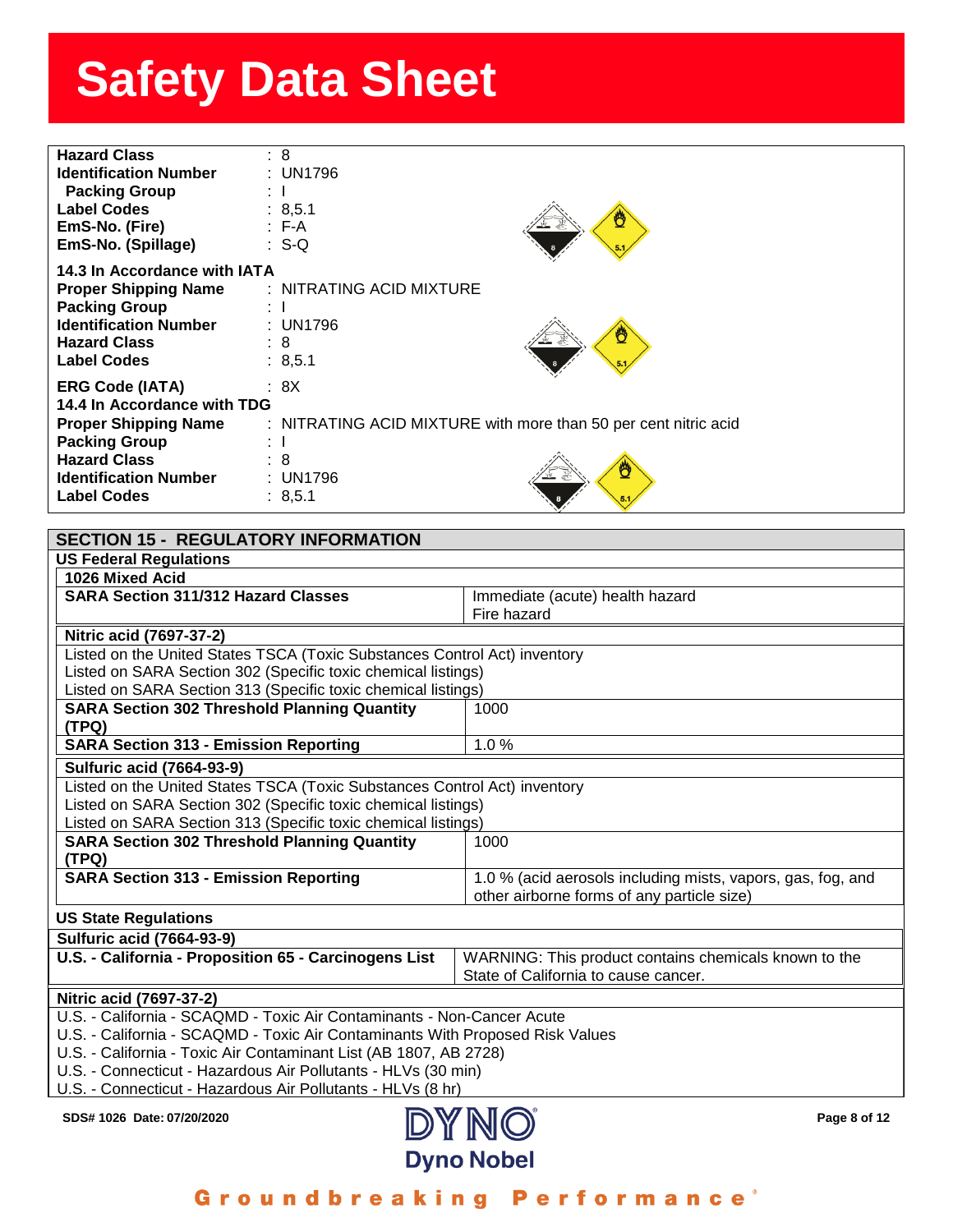| U.S. - Delaware - Accidental Release Prevention Regulations - Sufficient Quantities                                |
|--------------------------------------------------------------------------------------------------------------------|
| U.S. - Delaware - Accidental Release Prevention Regulations - Threshold Quantities                                 |
| U.S. - Delaware - Accidental Release Prevention Regulations - Toxic Endpoints                                      |
| U.S. - Delaware - Pollutant Discharge Requirements - Reportable Quantities                                         |
| U.S. - Idaho - Non-Carcinogenic Toxic Air Pollutants - Acceptable Ambient Concentrations                           |
| U.S. - Idaho - Non-Carcinogenic Toxic Air Pollutants - Emission Levels (ELs)                                       |
| U.S. - Idaho - Occupational Exposure Limits - TWAs                                                                 |
| U.S. - Illinois - Toxic Air Contaminants                                                                           |
| U.S. - Louisiana - Reportable Quantity List for Pollutants                                                         |
| U.S. - Massachusetts - Oil & Hazardous Material List - Groundwater Reportable Concentration - Reporting Category 1 |
| U.S. - Massachusetts - Oil & Hazardous Material List - Groundwater Reportable Concentration - Reporting Category 2 |
| U.S. - Massachusetts - Oil & Hazardous Material List - Reportable Quantity                                         |
| U.S. - Massachusetts - Oil & Hazardous Material List - Soil Reportable Concentration - Reporting Category 1        |
| U.S. - Massachusetts - Oil & Hazardous Material List - Soil Reportable Concentration - Reporting Category 2        |
| RTK - U.S. - Massachusetts - Right To Know List                                                                    |
| U.S. - Massachusetts - Toxics Use Reduction Act                                                                    |
| U.S. - Michigan - Occupational Exposure Limits - STELs                                                             |
| U.S. - Michigan - Occupational Exposure Limits - TWAs                                                              |
| U.S. - Michigan - Polluting Materials List                                                                         |
| U.S. - Michigan - Process Safety Management Highly Hazardous Chemicals                                             |
| U.S. - Minnesota - Chemicals of High Concern                                                                       |
| U.S. - Minnesota - Hazardous Substance List                                                                        |
| U.S. - Minnesota - Permissible Exposure Limits - STELs                                                             |
| U.S. - Minnesota - Permissible Exposure Limits - TWAs                                                              |
| U.S. - New Hampshire - Regulated Toxic Air Pollutants - Ambient Air Levels (AALs) - 24-Hour                        |
| U.S. - New Hampshire - Regulated Toxic Air Pollutants - Ambient Air Levels (AALs) - Annual                         |
| U.S. - New Jersey - Discharge Prevention - List of Hazardous Substances                                            |
| U.S. - New Jersey - Environmental Hazardous Substances List                                                        |
| RTK - U.S. - New Jersey - Right to Know Hazardous Substance List                                                   |
| U.S. - New Jersey - Special Health Hazards Substances List                                                         |
| U.S. - New Jersey - TCPA - Extraordinarily Hazardous Substances (EHS)                                              |
| U.S. - New York - Occupational Exposure Limits - TWAs                                                              |
| U.S. - New York - Reporting of Releases Part 597 - List of Hazardous Substances                                    |
| U.S. - North Carolina - Control of Toxic Air Pollutants                                                            |
| U.S. - North Dakota - Air Pollutants - Guideline Concentrations - 1-Hour                                           |
| U.S. - North Dakota - Air Pollutants - Guideline Concentrations - 8-Hour                                           |
| U.S. - Ohio - Accidental Release Prevention - Threshold Quantities                                                 |
| U.S. - Ohio - Extremely Hazardous Substances - Threshold Quantities                                                |
| U.S. - Oregon - Permissible Exposure Limits - TWAs                                                                 |
| RTK - U.S. - Pennsylvania - RTK (Right to Know) - Environmental Hazard List                                        |
| RTK - U.S. - Pennsylvania - RTK (Right to Know) List                                                               |
| U.S. - Rhode Island - Air Toxics - Acceptable Ambient Levels - 1-Hour                                              |
| U.S. - South Carolina - Toxic Air Pollutants - Maximum Allowable Concentrations                                    |
| U.S. - South Carolina - Toxic Air Pollutants - Pollutant Categories                                                |
| U.S. - Tennessee - Occupational Exposure Limits - STELs                                                            |
| U.S. - Tennessee - Occupational Exposure Limits - TWAs                                                             |
| U.S. - Texas - Effects Screening Levels - Long Term                                                                |
| U.S. - Texas - Effects Screening Levels - Short Term                                                               |
| U.S. - Vermont - Permissible Exposure Limits - STELs                                                               |
| U.S. - Vermont - Permissible Exposure Limits - TWAs                                                                |
| U.S. - Washington - Permissible Exposure Limits - STELs                                                            |
| U.S. - Washington - Permissible Exposure Limits - TWAs                                                             |
| U.S. - Wisconsin - Hazardous Air Contaminants - All Sources - Emissions From Stack Heights 25 Feet to Less Than 40 |
|                                                                                                                    |

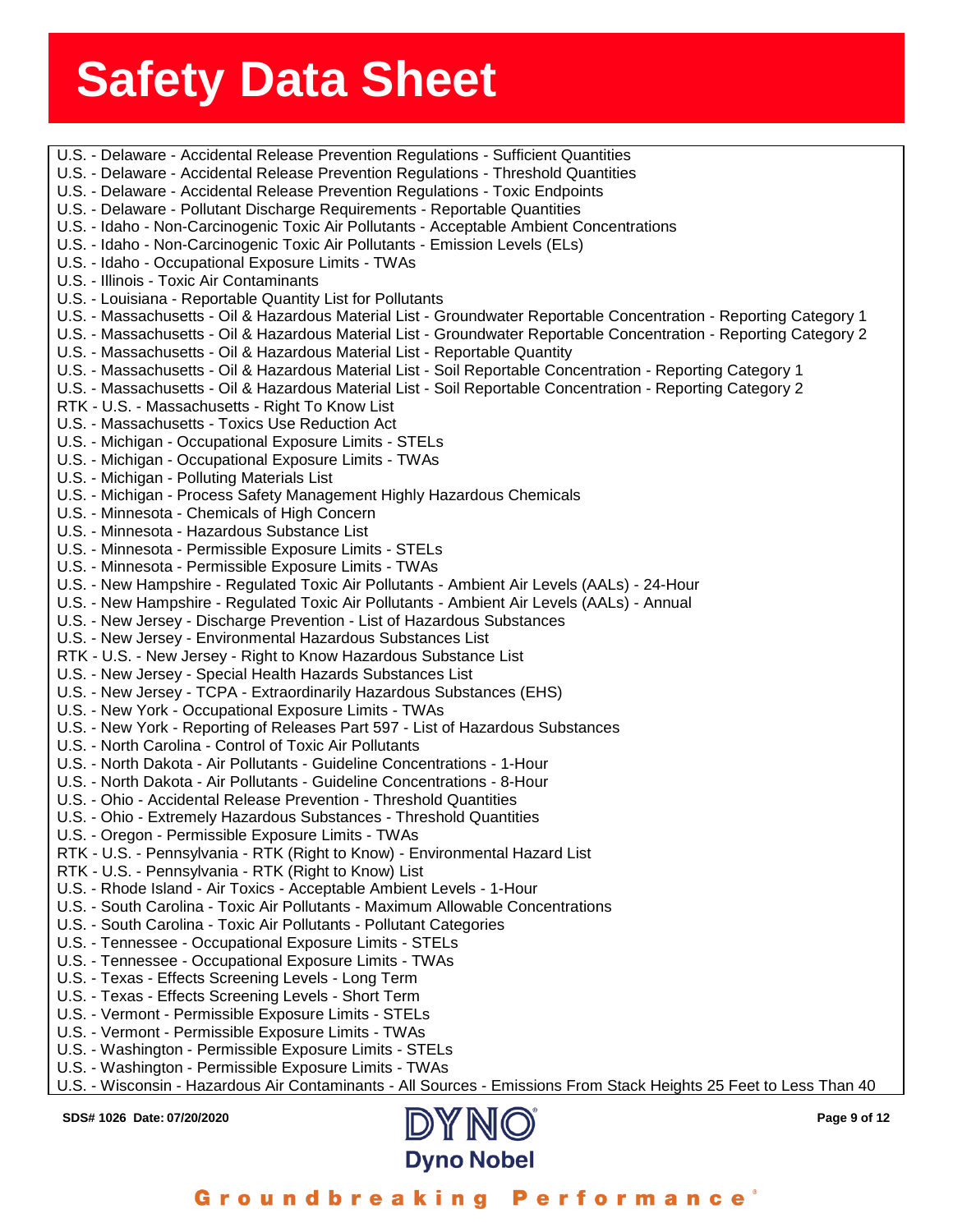Feet

**SDS# 1026 Date: 07/20/2020 Page 10 of 12** assess State State State State State State State State State State State State State State State State State State<br>Primary State State State State State State State State State State State State State State State State Sta U.S. - Wisconsin - Hazardous Air Contaminants - All Sources - Emissions From Stack Heights 40 Feet to Less Tr<br>Feet<br>U.S. - Wisconsin - Hazardous Air Contaminants - All Sources - Emissions From Stack Heights 75 Feet or Great U.S. - Wisconsin - Hazardous Air Contaminants - All Sources - Emissions From Stack Heights 40 Feet to Less Than 75 Feet U.S. - Wisconsin - Hazardous Air Contaminants - All Sources - Emissions From Stack Heights Less Than 25 Feet U.S. - Wyoming - Process Safety Management - Highly Hazardous Chemicals **Sulfuric acid (7664-93-9)** Strong inorganic acid mists containing sulfuric acid are present on the State of California list of Chemicals Known to the State to Cause Cancer or Reproductive Toxicity (Cal Prop 65). U.S. - California - SCAQMD - Toxic Air Contaminants - Non-Cancer Acute U.S. - California - SCAQMD - Toxic Air Contaminants - Non-Cancer Chronic U.S. - California - Toxic Air Contaminant List (AB 1807, AB 2728) U.S. - Connecticut - Hazardous Air Pollutants - HLVs (30 min) U.S. - Connecticut - Hazardous Air Pollutants - HLVs (8 hr) U.S. - Delaware - Pollutant Discharge Requirements - Reportable Quantities U.S. - Idaho - Non-Carcinogenic Toxic Air Pollutants - Acceptable Ambient Concentrations U.S. - Idaho - Non-Carcinogenic Toxic Air Pollutants - Emission Levels (ELs) U.S. - Idaho - Occupational Exposure Limits - TWAs U.S. - Illinois - Toxic Air Contaminant Carcinogens U.S. - Illinois - Toxic Air Contaminants U.S. - Louisiana - Reportable Quantity List for Pollutants U.S. - Maine - Air Pollutants - Hazardous Air Pollutants U.S. - Massachusetts - Allowable Ambient Limits (AALs) U.S. - Massachusetts - Allowable Threshold Concentrations (ATCs) U.S. - Massachusetts - Oil & Hazardous Material List - Groundwater Reportable Concentration - Reporting Category 1 U.S. - Massachusetts - Oil & Hazardous Material List - Groundwater Reportable Concentration - Reporting Category 2 U.S. - Massachusetts - Oil & Hazardous Material List - Reportable Quantity U.S. - Massachusetts - Oil & Hazardous Material List - Soil Reportable Concentration - Reporting Category 1 U.S. - Massachusetts - Oil & Hazardous Material List - Soil Reportable Concentration - Reporting Category 2 RTK - U.S. - Massachusetts - Right To Know List U.S. - Massachusetts - Threshold Effects Exposure Limits (TELs) U.S. - Massachusetts - Toxics Use Reduction Act U.S. - Michigan - Occupational Exposure Limits - TWAs U.S. - Michigan - Polluting Materials List U.S. - Minnesota - Chemicals of High Concern U.S. - Minnesota - Hazardous Substance List U.S. - Minnesota - Permissible Exposure Limits - TWAs U.S. - New Hampshire - Regulated Toxic Air Pollutants - Ambient Air Levels (AALs) - 24-Hour U.S. - New Hampshire - Regulated Toxic Air Pollutants - Ambient Air Levels (AALs) - Annual U.S. - New Jersey - Discharge Prevention - List of Hazardous Substances U.S. - New Jersey - Environmental Hazardous Substances List RTK - U.S. - New Jersey - Right to Know Hazardous Substance List U.S. - New Jersey - Special Health Hazards Substances List U.S. - New York - Occupational Exposure Limits - TWAs U.S. - New York - Reporting of Releases Part 597 - List of Hazardous Substances U.S. - North Carolina - Control of Toxic Air Pollutants U.S. - North Dakota - Air Pollutants - Guideline Concentrations - 8-Hour U.S. - Ohio - Extremely Hazardous Substances - Threshold Quantities U.S. - Oregon - Permissible Exposure Limits - TWAs RTK - U.S. - Pennsylvania - RTK (Right to Know) - Environmental Hazard List RTK - U.S. - Pennsylvania - RTK (Right to Know) List U.S. - Rhode Island - Air Toxics - Acceptable Ambient Levels - 1-Hour U.S. - Rhode Island - Air Toxics - Acceptable Ambient Levels - Annual

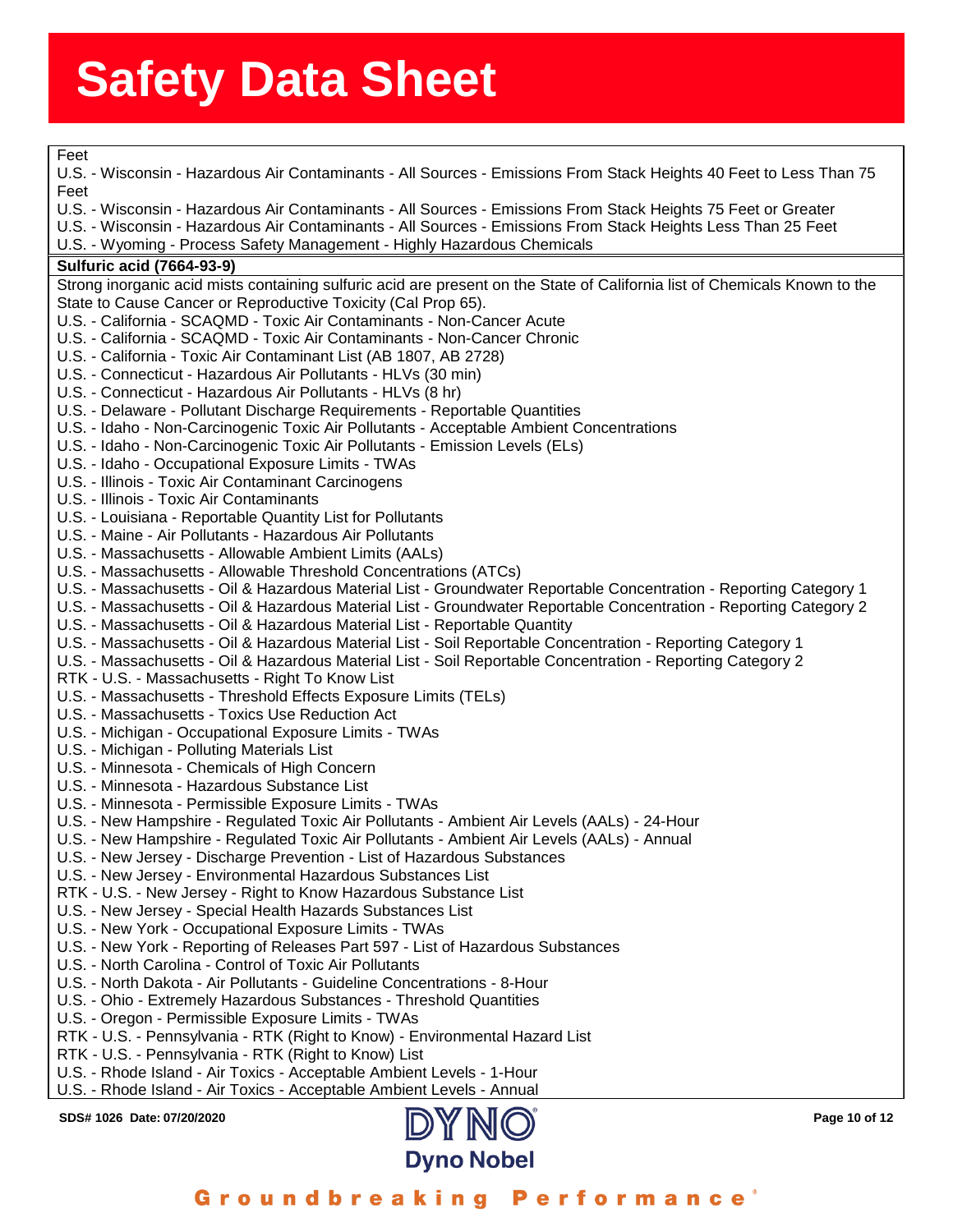- **Solents**<br>
U.S. South Carolina Toxic Air Pollutants Maximum Allowable Concentrations
- U.S. South Carolina Toxic Air Pollutants Pollutant Categories
- 5. South Carolina Toxic *P*<br>S. Tennessee Occupatior<br>S. Texas Effects Screenir U.S. - Tennessee - Occupational Exposure Limits - TWAs
- U.S. Texas Effects Screening Levels Long Term
- U.S. Texas Effects Screening Levels Short Term
- U.S. Vermont Permissible Exposure Limits TWAs
- U.S. Washington Permissible Exposure Limits STELs
- U.S. Washington Permissible Exposure Limits TWAs

U.S. - Wisconsin - Hazardous Air Contaminants - All Sources - Emissions From Stack Heights 25 Feet to Less Than 40 Feet

U.S. - Wisconsin - Hazardous Air Contaminants - All Sources - Emissions From Stack Heights 40 Feet to Less Than 75 Feet

U.S. - Wisconsin - Hazardous Air Contaminants - All Sources - Emissions From Stack Heights 75 Feet or Greater

U.S. - Wisconsin - Hazardous Air Contaminants - All Sources - Emissions From Stack Heights Less Than 25 Feet

## **Canadian Regulations**

**1026 Mixed Acid** WHMIS Classification | Class C - Oxidizing Material Class E - Corrosive Material **Nitric acid (7697-37-2)** Listed on the Canadian DSL (Domestic Substances List) inventory. Listed on the Canadian Ingredient Disclosure List WHMIS Classification | Class C - Oxidizing Material Class E - Corrosive Material **Sulfuric acid (7664-93-9)** Listed on the Canadian DSL (Domestic Substances List) inventory. Listed on the Canadian Ingredient Disclosure List WHMIS Classification | Class E - Corrosive Material This product has been classified in accordance with the hazard criteria of the Controlled Products Regulations (CPR) and the SDS contains all of the information required by CPR.

### **SECTION 16: OTHER INFORMATION, INCLUDING DATE OF PREPARATION OR LAST REVISION Revision date** : 07/20/2020

**Other Information** : This document has been prepared in accordance with the SDS requirements of the OSHA Hazard Communication Standard 29 CFR 1910.1200.

## **GHS Full Text Phrases**:

| Aquatic Acute 3  | Hazardous to the aquatic environment - Acute Hazard Category 3 |
|------------------|----------------------------------------------------------------|
| Eye Dam. 1       | Serious eye damage/eye irritation Category 1                   |
| Met. Corr. 1     | Corrosive to metals Category 1                                 |
| Ox. Liq. 3       | Oxidizing liquids Category 3                                   |
| Skin Corr. 1A    | Skin corrosion/irritation Category 1A                          |
| H <sub>272</sub> | May intensify fire; oxidizer                                   |
| H <sub>290</sub> | May be corrosive to metals                                     |
| H314             | Causes severe skin burns and eye damage                        |
| H318             | Causes serious eye damage                                      |
| H402             | Harmful to aquatic life                                        |



## Groundbreaking Performance'